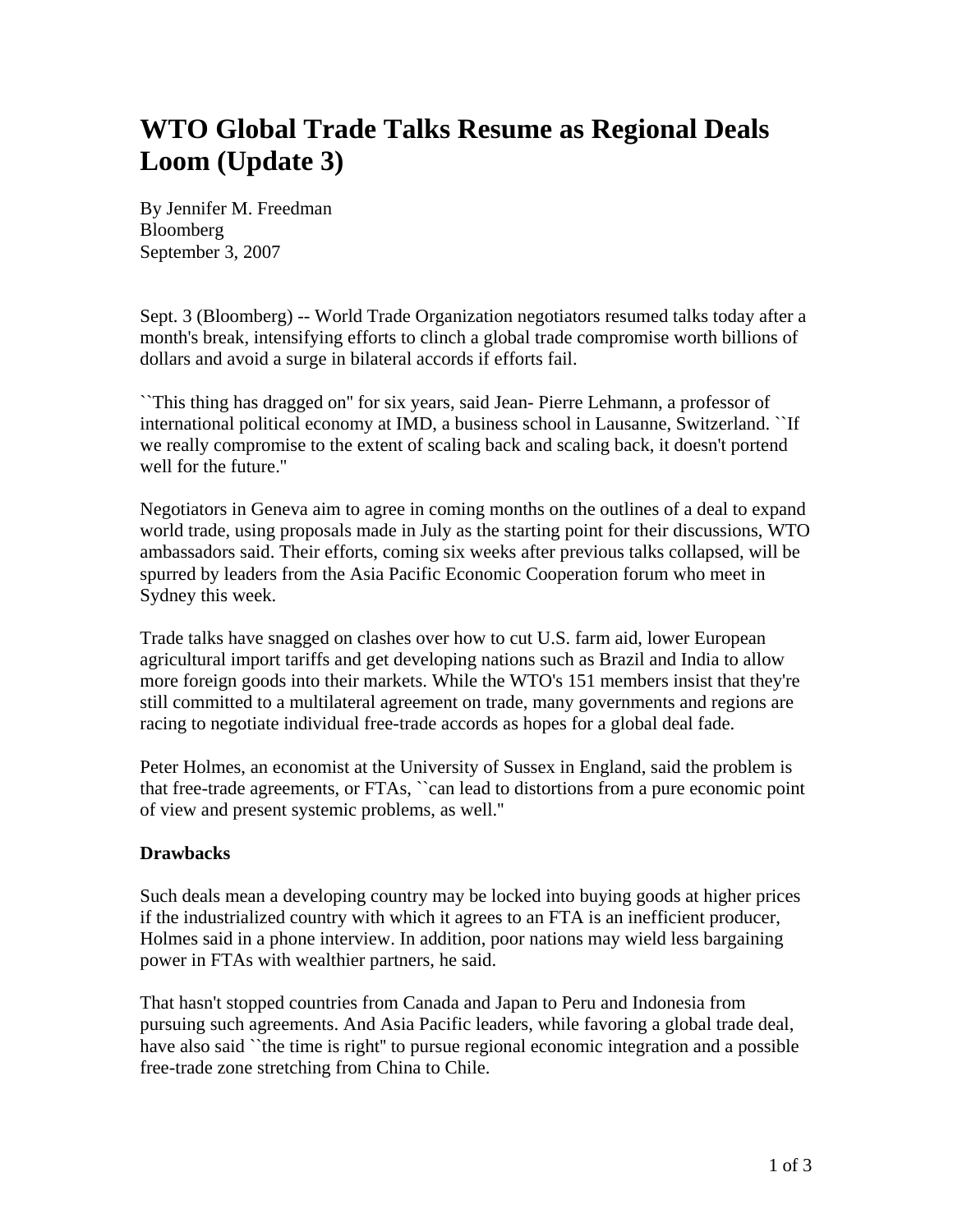Still, when APEC leaders including the presidents of the U.S., Russia and China meet in Sydney on Sept. 8-9, the 21-nation group will press for progress on a global accord.

``The WTO, for APEC economies, is still the best way to achieve trade liberalization goals,'' Colin Heseltine, executive director of the APEC secretariat, told a Singapore news conference on Aug. 20. ``If APEC can come out with a statement that will spur on further progress in the Doha Round.''

## **`Promising Start'**

Today's meeting of WTO negotiators ended early and was described by Crawford Falconer, the WTO farm-talks facilitator, as a "promising start" to the talks that lie ahead. Still, the real measurement of progress will be how much they achieve between now and mid-October, he told journalists in Geneva.

The WTO's Doha Round, started in 2001, aims to make trade rules fairer by opening agricultural and manufacturing markets, expanding intellectual property regulation and improving market access for services such as telecommunications and insurance.

APEC economies represent half the world's commerce. The group includes the U.S., Japan, China, Australia, Brunei, Canada, Chile, Hong Kong, Indonesia, Malaysia, Mexico, New Zealand, Papua New Guinea, Peru, the Philippines, Russia, Singapore, South Korea, Taiwan, Thailand and Vietnam.

## **`Closing Window'**

``It's a closing window and APEC is the last'' opportunity to revive the Doha Round, said Simon Tay, chairman of the Singapore Institute of International Affairs. ``It could be hard to do, but the Americans could do a deal'' before President George W. Bush leaves office in January 2009. If that fails, the chance of an accord ``is dead.''

IMD's Lehmann said the trade round has already expired.

``My jaundiced opinion is that Doha is dead but nobody's dared say it yet,'' he said.

The European Union, discouraged by the lack of progress at the WTO, has also stepped up its efforts to reach bilateral accords.

The bloc had a de facto moratorium on new FTA negotiations from 1999 until about a year ago, said Stephen Woolcock, head of the London School of Economics' International Trade Policy Unit. The policy was based on EU consensus to focus on the WTO talks.

Now, the 27-nation EU is trying to stitch together a deal with South Korea and is exploring FTAs with Central America, India and the Association of Southeast Asian